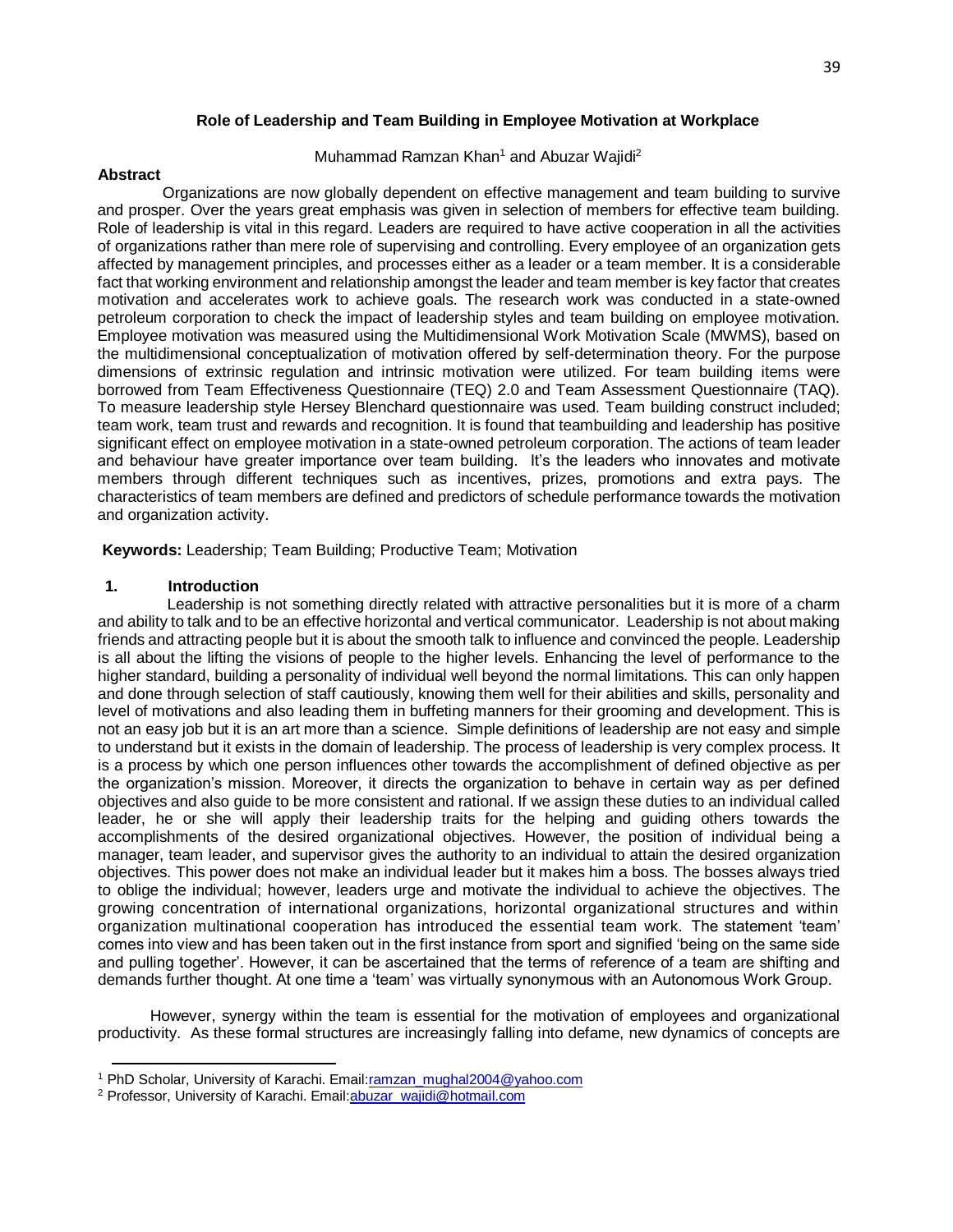emerging to take their place. Leaders in business or the community services are frequently made-up for assessment. Generally, knowledge and understanding propose that team members are hardly ever placed to do so and are often humiliated in having to go through the motions.

# **1.1 Research Objectives**

 This study aims to investigate the leadership and team building in a state-owned petroleum corporation and intends to analyze the impact of these two variables on workplace motivation. The objectives of the research work are:

- To investigate the impact of teambuilding on motivation at workplace
- To analyze the effect of strong team relationship and its impact on work related outcomes
- To investigate whether the motivation at work place can be affected by leadership styles

# **2. Literature Review**

# **2.1 Employee Motivation at the Present Time**

 The motivation level of employees is considered as one of the most vital elements in attainment of the highest level of success and prosperity in business in such dynamic market competition. The employee's motivation is set of energetic forces, with internal factors of each employee. The importance of external factors cannot be overruled her they played also an important role for enhancement of motivation at workplace for example organizational practices, employee's individual differences, job portfolios etc (C. C. Pinder, Motivation in Work Organizations, Upper Saddle River, NJ: Prentice Hall, 1998. Moreover, the employee's motivation should be a set of employee's expectations and their needs that has been generated from workplace. To maintain the level of satisfaction is a challenging job for every leader. In order to achieve the employee's satisfaction leader must have to understand and indentify their employee's expectations, needs, and requirements and provide them healthy working environment (R. Luomanpaa, "Employee motivation at Tommy Bartlett, Inc," B. thesis, Dept. Applied Sciences, Haaga- Helia Univ., Wisconsin Dells, USA, 2012).

 For any work behaviour discussion motivation is essential as it is thought that it has a direct association to better work performance; it is presumed that the inspired employee is the fecund worker (Riggio, 2014). For motivation money is perceptibly significant and act as a stimulus at work. But to what degree is money an important stimulus and how important it is based on their specific conditions and the pleasure they stem from work. Even though pay may still compose people tick, today there are a number of other important stimuluses of motivation. For many individuals, the feeling of being recognized and valued is imperative than money in encouraging them to retain in a specific work. (Laurie, 2007) Hence, motivation has been a subject of apprehension in the past and has recognized itself as an essential part in present organizational situations. Motivation is relatively multifaceted to understand thus placing realization of the fact that numerous factors effect employee's performance in a specific organization. Motivation stimulus differs from person to person in an organization. McShane et al describes motivation as "...a factor that exist in an individual which has the potential to affect the way, strength and eagerness of behaving towards work". (McShane & Von Glinow, 2003) This definition of motivation has been reinforced by Petri & Govern, "motivation is the thought that explains the propelling force in an individual that explains differences in intensity of behavior". (Petri & Govern, 2004).

# **2.2 Leadership & Motivation**

 Many reasonable indications are there based on the relationship between leadership and team building towards motivation. In current era the first reason is associated with practices. The intensive, dynamic market aspects and future innovation-based competition, performance and price challenge, decreasing returns and creative destruction of present competencies (Santora et al., 1999; Venkataraman, 1997). The practitioners and scholar's emphasis on that the effective leadership attributes and behaviour can facilitate the improvement of performance whenever organization requires and faces new challenges (McGrath and MacMillan, 2000; Teece, Pisano and Shuen, 1997). It is very important to understand the effects of leadership on performance as the leadership is viewed by some researchers (e.g. Zhu et al., 2005) as one of the most important driving forces for enhancement of organizational performance. The effective leadership is considered as one the potent source for sustaining competitive environment and source of management for organizational performance improvement (Avolio, 1999; Lado et al., 1992; Rowe, 2001). Organization current objective can be achieved by transactional leadership more effectively and in buffeting manners by ensuring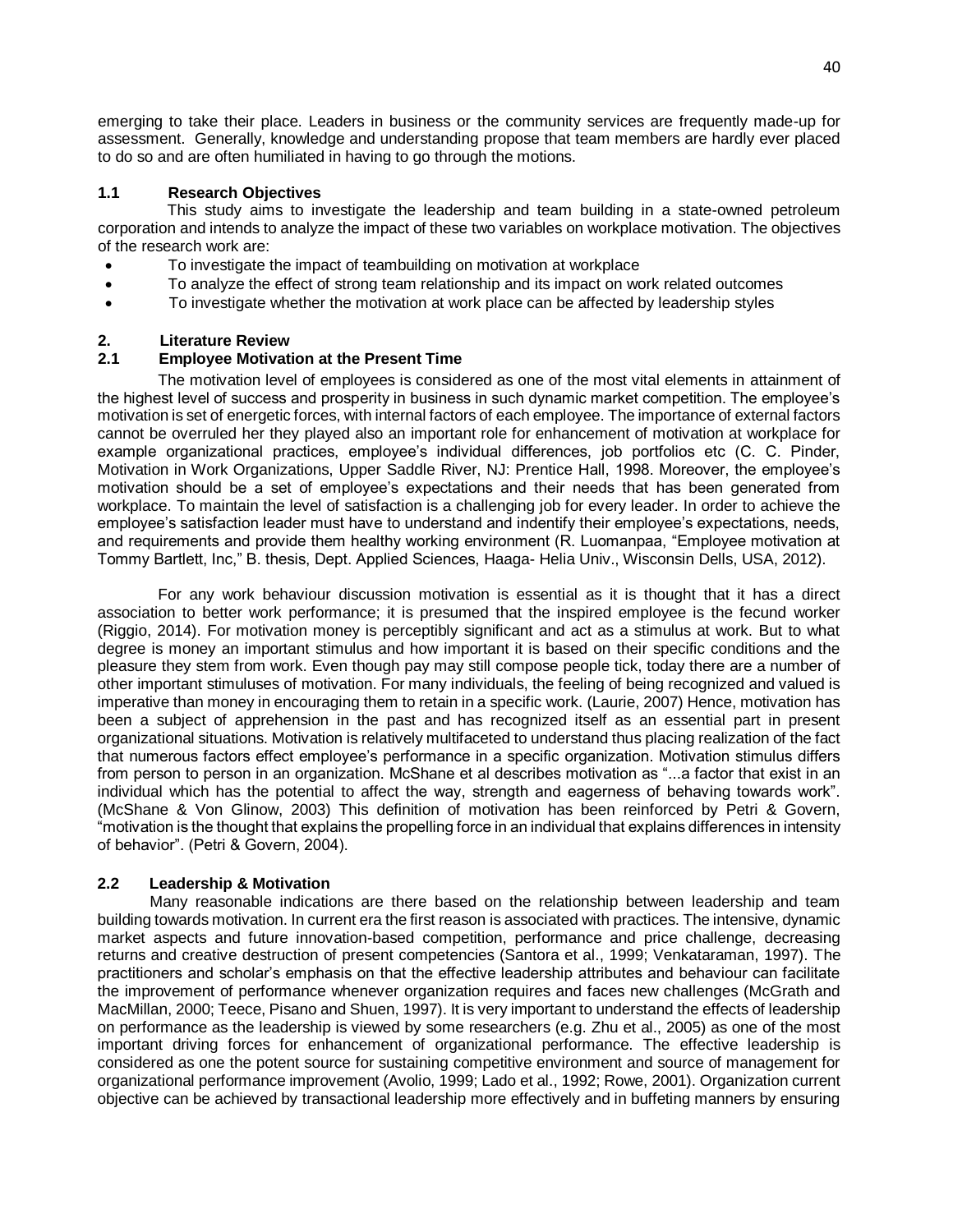that all the basic requirement is in possessions of the employees required for the task completion (Zhu et al., 2005). If we talk about the visionary leaders, they create a strategic vision for few futuristic approaches, they used metaphor for communicating their vision, they model the vision by acting consistently and build commitment towards the vision (Avolio, 1999; McShane and Von Glinow, 2000). Some scholars (e.g. Zhu et al., 2005) suggest that once there is high level cohesion it creates visionary leadership by ensuring to maintain the level of trust, commitment, motivation and the enhanced performance in the organization environment. Mehra et al. (2006), suggest when few organizations desire efficient ways to enable them to outperform others, a longstanding approach is to focus on the effects of leadership.

 Porter & Lawer (1968) initially defined the two types of motivation "intrinsic motivation and extrinsic motivation" Intrinsic motivation defined as the motivators to do perform work its willingly while extrinsic motivation defines as to do perform work due to tangible reward or monetary compensation etc. Subordinates may be satisfied with the both categories of motivation for improving their performance and the challenging and difficult tasks would create and increase the intrinsic motivation for the achievement of these tasks and objectives serves like optimistic feedback that increases the intrinsic motivation (Deci, 1975). It can be seen that there are two common perspectives on motivation in the organizational science literature: extrinsic motivation and intrinsic motivation. In a review of the literature on work motivation, Ambrose and Kulik (1999) stated that intrinsic motivation still is perceived to be highly dominant. On the other hand, it is said that both intrinsic motivation and extrinsic motivation are needed to analyze and understand motivation and behaviour in organizations (Reinholt, 2006).

 The effect of spiritual values and emotions of the servant leaders on employee's motivation and employees' well-being (Y. Chen, V. Chen, & Li, 2011) they have founded intrinsic motivation of the employees have positive association with servant leadership. There is significant association between clinical symptoms and functioning and intrinsic motivation (Yamada, Lee, Dinh, Barrio, and Brekke, 2010).

# **2.2.1 Leadership Style**

 Leaders are born or made this question remain bone of contention while discussing the strength of leadership is going on in an organization. It looks like that leader can be made if they have the request leadership traits to begins with and assume the responsibility for the training and development of leadership within organization left with the management. For the best leadership qualities focus must be given on the four clusters of attributes that successful leaders have.

- Be a visionary perspective, clear understanding of goals and making it clear for all
- Ability to organise activities to be result oriented
- Must have strong interpersonal communication skills to influence and work with others
- Resilience and energetic individual, personal motivation for consistency in decision making

 It is imperative that assessment should be made based on the situation to determine the appropriate style of leadership. The good quality of leaders is to move between styles. It is important to mention that only leadership style is not a key to successful and effective leadership. In order to achieve the effective management, it is necessary that style of leadership must be suitable for each individual at his level of development. It is also as per the requirement of the mission statement of the organizational objectives. There are four effective styles of leadership, explained below:

# *2.2.1.1 Participative*

 This style of leadership is also called open style or free leadership. Participative leadership style asks for suggestion and input from his subordinates. The decisions are taken based on the subordinate's input and suggestions on close monitoring bases. This style of leadership is very effective for team development as it involves all members in process of decision making. This is most effective type of leadership that motivates all from top to bottom and bottom up decision making and working.

# *2.2.2.2 Controlling*

 This type of leader is very much clear about what he wants from his subordinates and team as a whole. These types of leaders do not welcome the arguments, ideas and logics from his team. Decisions are taken at individual level. This style is only suitable where team is new and they do not have sufficient experience and are unable to suggest.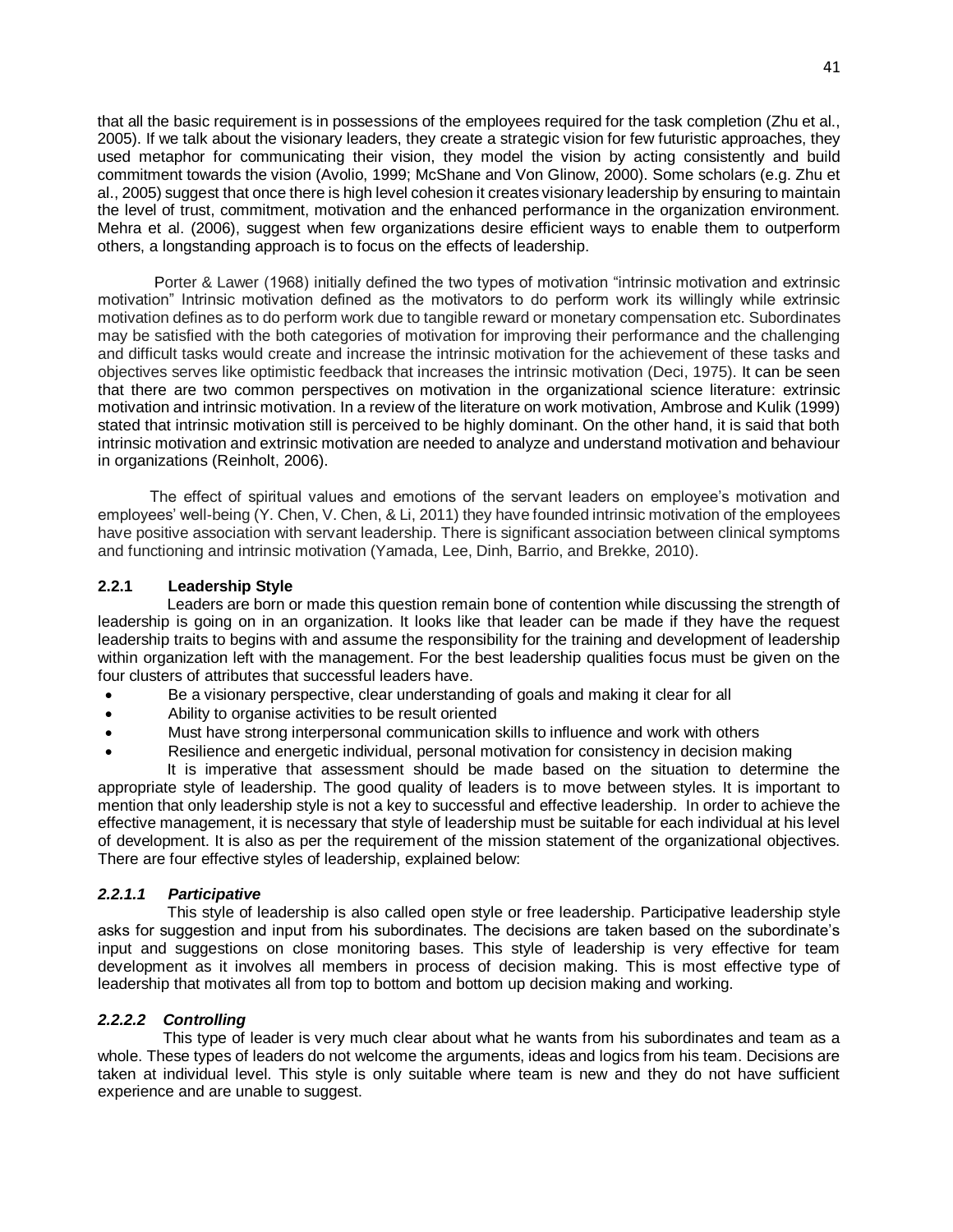## *2.2.2.3 Supportive*

 These types of leaders are very helping and encourage his team for the decision on day to day bases. These leaders are in close liaison with subordinates and seniors and monitor closely and provide support to their sub ordinates where needed and suggest their seniors. Supportive leadership is very helping and motivating for the new team to give them confidence and help them in taking timely decisions.

## *2.2.2.4 Delegating*

 These types of leaders allowed their subordinates to manage their decision within their allotted span of authority. However, he plays a monitoring role and always available there to help them at any time if they need help. This style also helps the subordinate in polishing their skills and experienced staff. Effective and wise control is necessary here to monitor delegated work and time to time effective motivational factor adding can be a good idea as to enhance output product and in keeping high morale of team members.

 One of the most important and difficult tasks is to motivate the employees to boost their moral and motivation at work places. Based on literature review it is found that there are many elements which contribute to influence the level of motivation like career management and progression, pay and incentives, good helping and working relationship amongst the subordinates. Leaders are required to be more worried about the important role played by communication, how to motivate the employees, however some time it could be fundamental cause which leads the employees towards the level of dissatisfaction. Employees can be motivated by giving them clear line of sights in their approaches for the organization. Clarity in organization goals and policies enhance the motivation level of employees as to what to achieve and how. The organization comprises the vision, mission statement, core values, practices, polices and strategies. Key premise of this balance approach is that the strategies and policies are made by keeping in view the employee's capacity and organization's needs. It is imperative to mention that understandings of these guidelines are very important to employees. Team members should have the understanding of the defined policies and guideline so they facilitate themselves to comprehend the organizational strategies and polices to run a successful business.

 For the study two dimensions; participative and delegating style of leadership have been taken to check the impact of leadership style on employee motivation.

*H1: Leadership style has a significant effect on employee motivation at work place*

*H1a: Delegating leadership style has a significant effect on employee motivation at work place H1b: Participative leadership style has a significant effect on employee motivation at work place*

# **2.3 Team Building and Motivation**

 The term "team building" has become a catchphrase in past years, and has many connotations. In terms of corporate development, team-building functions are important not for the immediate experience of the activities acts upon by the team, but also for the group expertise, communication and bonding that result. With the help of team building mechanism realistic experiences that empower individuals to contribute to common goals can be achieved. The success of most organizations depends on the talent of Leaders and team members and how to build effective teams. The main purpose of team building is to enhance the motivation and productivity of organization. Employees must bring out of offices and help those groups to break down the political influence and personal barriers, eliminate the distractions and give them opportunity to enjoy the work with fun. The benefit of making teams are so important that many organizations have established separate departments for establishment of standard training activities and formulating the team building strategies. Team building has a great role for improvement of employee communication, interaction to each other and their working abilities. If there is good communication between the organization's employees, then organizational efficiency and productivity increases. By building a healthy and strong team the team member will undergo the feeling of sense of belongingness and sincerity to the organization. People working in a team have the ability to drive innovations with the help of addition of cooperation and interaction amongst each other.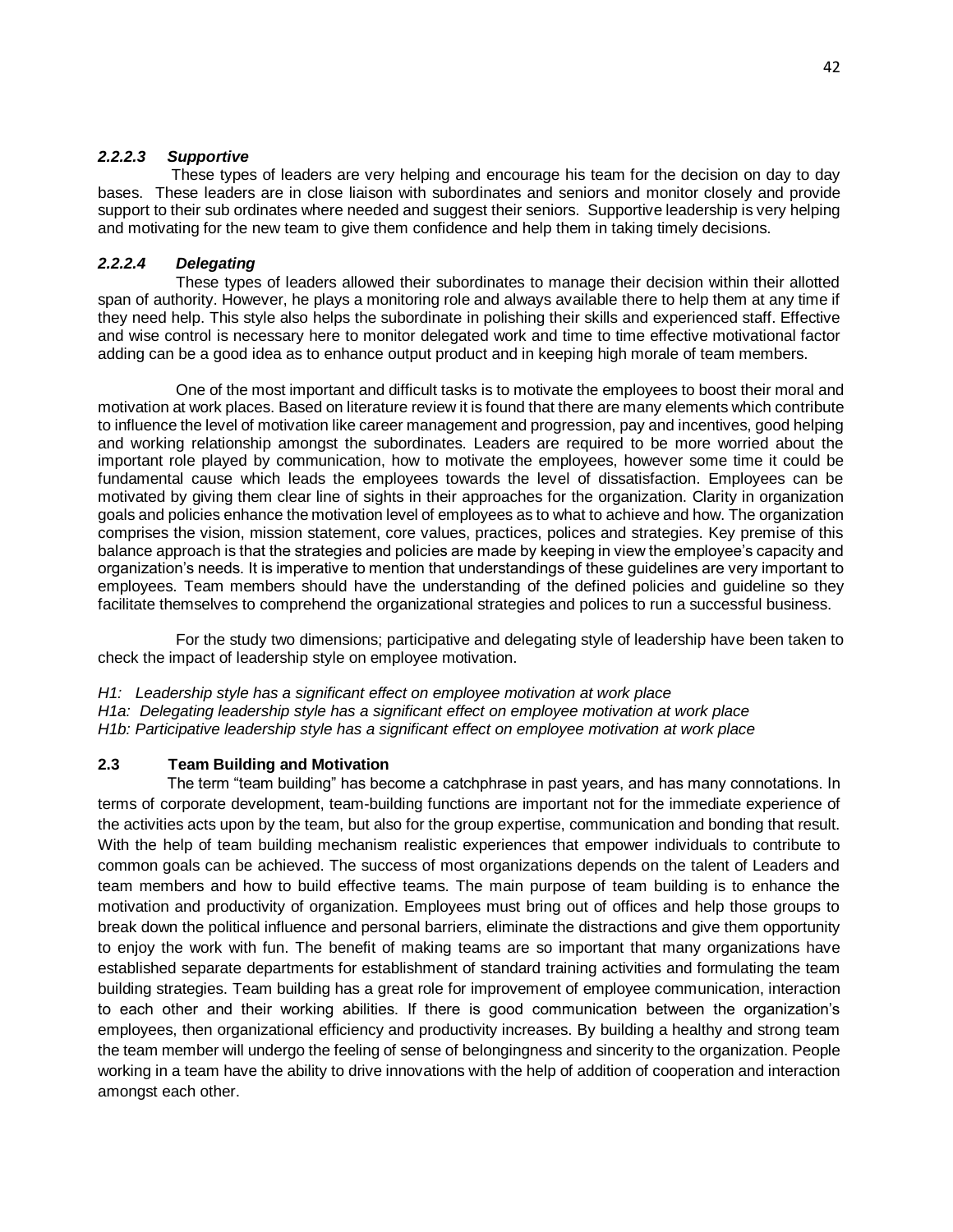Some of the many different objectives that can be targeted by team building interventions are improving problem-solving skills, increasing trust, enhancing leadership skills, and improving communication (Mazany, Francis, & Sumich, 1995; Williams et al., 2002). Activities that focus on group cohesion, encourages participants to share responsibility and solve problems as a group (Glass & Benshoff, 2002).

 Nowadays, in the new business world, managers are assigning more team projects to employees with opportunities to strengthen their knowledge and develop their skills (Hartenian, 2003). Employees can be motivated by making their team and providing them opportunities to work together. Their skills and abilities can also be improved by empowering them at their workplace. Motivation can be defined as its real enthusiasm of persons. It is a force which drives the leaders and team member towards the accomplishment of different activity related to the work and organizational goals. It is very complex in nature, intrinsic motivating power which is also subjective to some external factors. It is the leadership requirement to sort out the procedure through which individuals can be motivated and implement it with workplace requirements. Motivation is easy to achieve, however with the understanding of leader who must create a good and healthy working environment leading the employees towards motivation. But in most of the cases leaders are lacking in the knowledge and skills to execute their vision. Team building is very important phenomena; however, there are few key elements which are catalyst and need to explain to employees for enhancing their level of motivation. There are many policies that can be adopted for team building and employee's motivation including; Clarity of the Goals, participation, Encouragement of Employees, Celebration of the Success, accountability, communication effectiveness, active role of leadership and leader member exchange.

 It is the responsibility of team leader to evaluate the performance and relationship of team members. The performance parameters are to be defined and set as per the degree of ability of team members. This shouldn't come as element of a surprise, as most of the organizations are recognizing the importance of team building and are trying to encourage it in the workplace in true letter and spirit. Leaders have to get them involved personally in team building process and should analyse, monitor and maintain close liaison with each team member. It is the responsibility of effective leadership that they motivate the team to work united for the accomplishment of defined organization goals.

 The research is an attempt to study the impact of team Building Exercises on employee motivation. The questionnaire items of this research study were taken from the study of (Mulika, 2010; Jaworski & Kohli, 1993) and some items were borrowed from Team Effectiveness Questionnaire (TEQ) 2.0 and Team Assessment Questionnaire (TAQ). To measure the team building; Teamwork, Esprit de corps, Team Trust, Rewards & Recognition were taken as independent variables.

 It is difficult to have a well-motivated team that work in healthy and productive ways. The working style of employees also varies from person to person, so what may work for one person may not work for another. Practically the activities pertaining to team building process are the best way to communicate and teach the employee, how to inculcate motivation while at the mean time stimulating the team members. It is also the responsibilities of the departmental head how they initiate the motivational process. Using team building session as company mechanism and it should be perquisite by selecting team and their activities which has a sense of reward for the employees. The compensation and rewards that received by an employee at work would definitely depend upon the budgets and organizational span. Few organizations offered perks and privileges alongside their job while others may offer tangible rewards such as gift cards or shopping vouchers etc. However, the problem in this connection is that this reward receiving may not necessarily be that as which employees were expecting as every employee driven by different things. To analyze the level of motivation of an employee it necessary to understand that forces which drive an employee and what he believes to be a reward.

*H2: Teambuilding has a significant effect on employee motivation*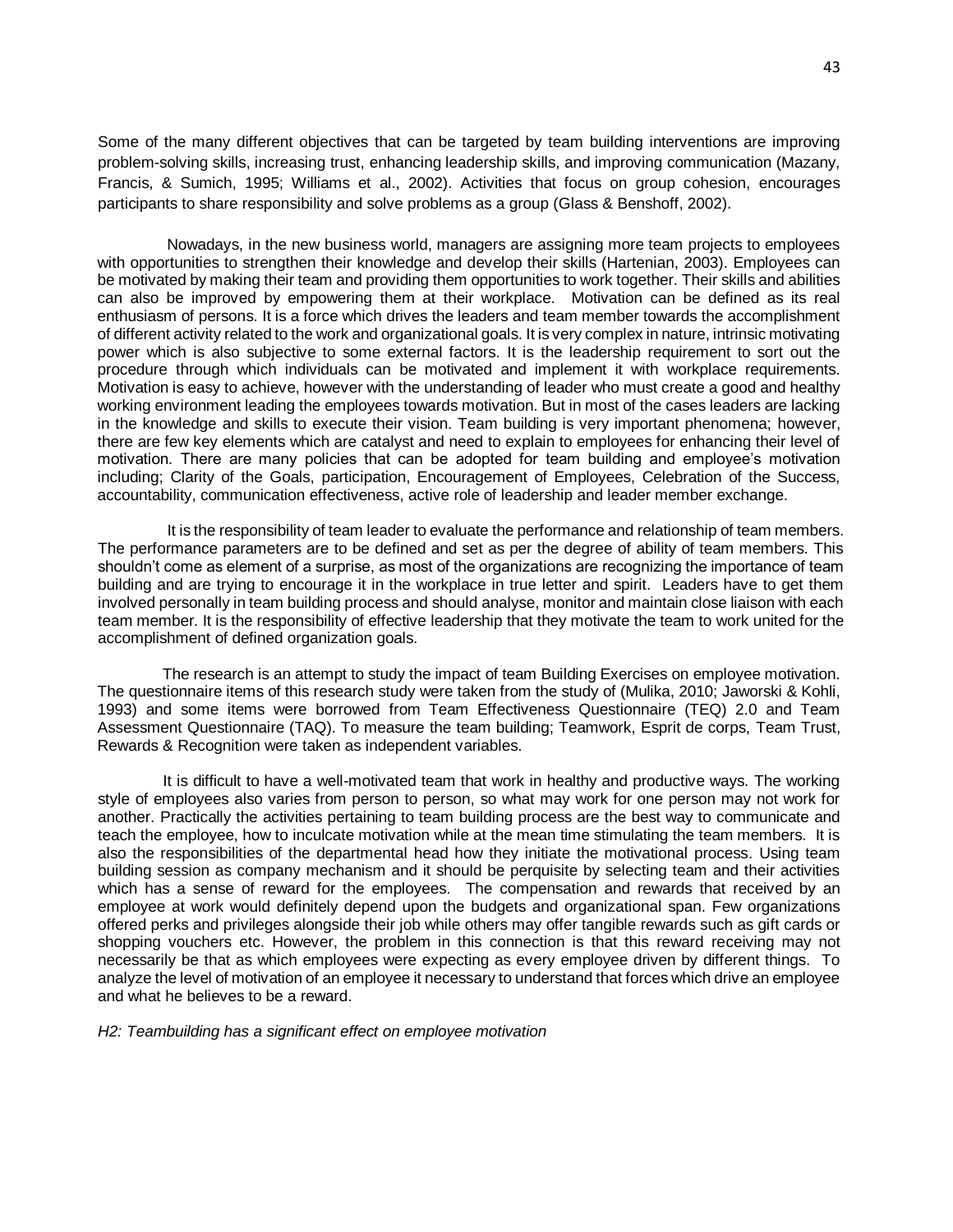#### **2.4 Research Framework**



## **3. Research Methodology**

 The research is explanatory study and based quantitative design which was carried out on a stateowned petroleum corporation to examine the effect of teamwork and leadership on employee motivation. The research work was conducted in a state-owned petroleum corporation. In this research work, the employees from all levels of management were approached in order to have an in-depth insight about the impact of leadership and team building on the workplace motivation. Unit of analysis was individual and type of study was cross sectional. Questionnaires were distributed among the employees and their views had been taken.

 The population this research work was the employees serving in the organization at all levels. Convenience sampling was used. The sample size for this research work was 340 participants. Initially, HR of the organization was requested to convince 340 employees to become part of this research work. But only 265 questionnaires were returned. Therefore, the response rate is 77.9 percent.

 During the survey the anonymity of the participants was also ensured. The employees were asked to provide their responses in a conference room on questionnaire and to keep the paper in a social box which was specially prepared for ensuring anonymity of the participants. The questionnaire required participants to provide their necessary details such as age, gender, level of management of which they are working. These questions were followed by the questions related to research topic. The questionnaire was closed ended which helped in collecting the controlled responses from the participants.

 The present research work is an attempt to study the impact of team Building Exercises on team effectiveness. A Questionnaire named "TEAM Assessment Questionnaire (TAQ)" was developed for the research purpose and the same was sent to various teams in selected organizations. After collection of data at first stage, team building exercises were conducted. After one month of conduct of Team Building Exercises, Participants were again asked to fill "TEAM Assessment Questionnaire" which was given to them at initial stage.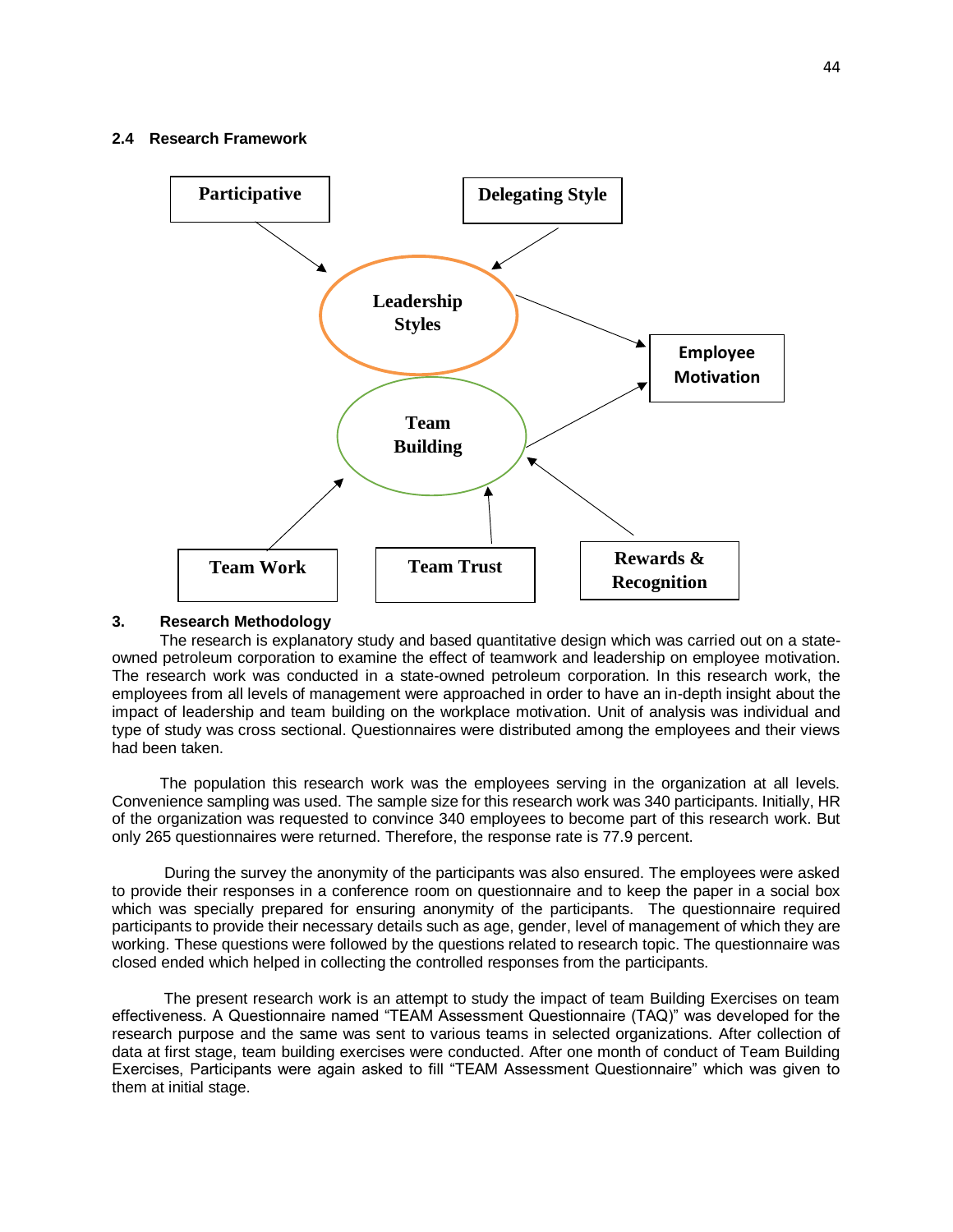## **4. Data Analysis**

## **4.1 Reliability Analysis**

| <b>Constructs</b>           | <b>Cronbach's Alpha</b> | N of Items |  |
|-----------------------------|-------------------------|------------|--|
| <b>Employee Motivation</b>  | 0.851                   | 9          |  |
| <b>Intrinsic Motivation</b> | 0.811                   | 3          |  |
| <b>Extrinsic Regulation</b> | 0.849                   | 6          |  |
| Leadership                  | 0.743                   | 6          |  |
| Delegating Leadership       | 0.825                   | 3          |  |
| Participative Leadership    | 0.700                   | 3          |  |
| <b>Team Building</b>        | 0.782                   | 9          |  |
| Teamwork                    | 0.791                   | 3          |  |
| <b>Team Trust</b>           | 0.699                   | 3          |  |
| Rewards & Recognition       | 0.699                   | 3          |  |

#### **Table 1: Reliability Analysis**

 Above table shows the reliability statistics. Reliability for all constructs is calculated through Cronbach Alpha. It is a diagnostic measure that estimates the internal consistency of the entire scale. Nine items were used for the construct of Employee motivation using the Multidimensional Work Motivation Scale (MWMS), based on the multidimensional conceptualization of motivation offered by self-determination theory. The reliability of this construct is 0.851.

 Nine items were used for the construct of Team building. The questionnaire items of this research study were taken from the study of (Mulika, 2010; Jaworski & Kohli, 1993) and some items were borrowed from Team Effectiveness Questionnaire (TEQ) 2.0 and Team Assessment Questionnaire (TAQ). To measure the team building; Teamwork, Esprit de corps, Team Trust, Rewards & Recognition were taken as independent variables. The reliability of this construct is 0.782. Six items were used for the construct of leadership using the delegating and participative leadership style. The reliability of this construct is 0.743. High values of cronbach alpha indicts that overall reliability of constructs is good.

# **4.2 Descriptive Statistics**

| <b>Demographic Profile of Respondents</b> |                             |                  |                |  |  |  |  |
|-------------------------------------------|-----------------------------|------------------|----------------|--|--|--|--|
|                                           |                             | <b>Frequency</b> | Percentage (%) |  |  |  |  |
| Gender                                    | Male                        | 198              | 74.8           |  |  |  |  |
|                                           | Female                      | 67               | 25.2           |  |  |  |  |
|                                           | 25-35 years                 | 106              | 40             |  |  |  |  |
| Age                                       | 36 to 45 years              | 84               | 31.7           |  |  |  |  |
|                                           | 46 to 55 years              | 54               | 20.3           |  |  |  |  |
|                                           | Above 55 years              | 21               | 7.9            |  |  |  |  |
| <b>Management Level</b>                   | Lower Level Management      | 85               | 32             |  |  |  |  |
|                                           | Middle Level Management     | 120              | 45.3           |  |  |  |  |
|                                           | <b>Top Management Level</b> | 60               | 22.6           |  |  |  |  |

# **Table 2: Descriptive Statistics**

 The above table shows the summary of the respondents' profile. 74.8 percent male and 25.2 percent female employees took part in this research. Majority of the employees were aged between 25 to 35 years. Age group of 36-45 years comprises of 31.7 percent of the respondents. Above 55 years group comprises 7.9 percent of the total respondents. Above table also shows the management level of the employees who were part of the research work. Largest group is of middle level employees representing 45.3 percent of total respondents. 32 percent respondents were from lower level management and 22.6 percent from top level management.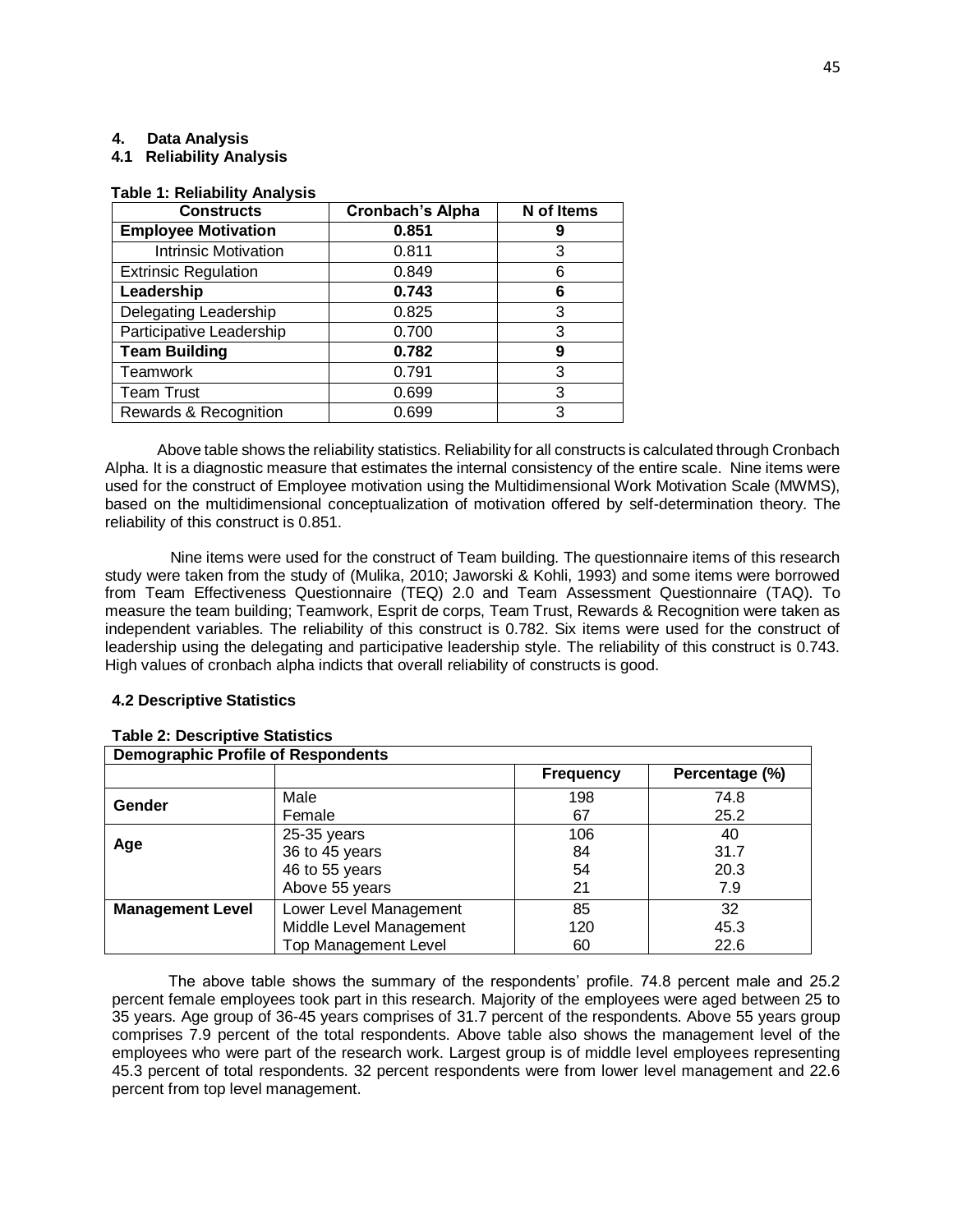## **4.3 Regression**

## **4.3.1 Leadership Styles and Employee Motivation**

#### **Table 3: Model Summary**

| <b>Model</b> |      |     | R Square   Adjusted R Square   Std. Error of the Estimate |
|--------------|------|-----|-----------------------------------------------------------|
|              | 478a | 229 | 79866                                                     |

a. Predictors: (Constant), DL, PL

#### **Table 4: ANOVA<sup>a</sup>**

| Model |            | <b>Sum of Squares</b> | df  | <b>Mean Square</b> |        | Sig.              |
|-------|------------|-----------------------|-----|--------------------|--------|-------------------|
|       | Regression | 49.616                |     | 24.808             | 38.892 | .000 <sup>b</sup> |
|       | Residual   | 167.119               | 262 | .638               |        |                   |
|       | Total      | 216.734               | 264 |                    |        |                   |

a. Dependent Variable: EM

b. Predictors: (Constant), DL, PL

## **Table 5: Coefficients<sup>a</sup>**

|       |            | <b>Unstandardized</b><br><b>Coefficients</b> |                   | <b>Standardized</b><br><b>Coefficients</b> |       |      |
|-------|------------|----------------------------------------------|-------------------|--------------------------------------------|-------|------|
| Model |            | В                                            | <b>Std. Error</b> | <b>Beta</b>                                |       | Sig. |
|       | (Constant) | .910                                         | .151              |                                            | 6.011 | .000 |
|       | DL         | .248                                         | .061              | .240                                       | 4.058 | .000 |
|       | РL         | .385                                         | 069               | 329                                        | 5.557 | 00C  |

a. Dependent Variable: EM

 Leadership styles were checked with employee motivation. Results show that delegating and participative leadership style contributes towards employee motivation. A low value of  $R^2$  which is 0.22 is indicating that 22.9 percent variation in employee motivation is due to delegating and participative leadership styles. Hypothesis that there is significant effect of leadership styles on employee motivation is accepted which is indicated by the sig values which are less than 0.05.

# **4.3.2 Team Building and Employee Motivation**

## **Table 6: Model Summary**

| <b>Model</b> |      | R Square | <b>Adjusted R Square</b> | <b>Std. Error of the Estimate</b> |
|--------------|------|----------|--------------------------|-----------------------------------|
|              | 7G1a | 580      |                          |                                   |

a. Predictors: (Constant), TeamTrust, TeamWork, RewardsRecognition

# **Table 7: ANOVA<sup>a</sup>**

| Model |            | <b>Sum of Squares</b> | df  | Mean Square |         | Sig.             |
|-------|------------|-----------------------|-----|-------------|---------|------------------|
|       | Rearession | 146.264               |     | 48.755      | 120.047 | 000 <sup>b</sup> |
|       | Residual   | 106,000               | 261 | .406        |         |                  |
|       | ™otal      | 252,264               | 264 |             |         |                  |

a. Dependent Variable: EmpMotivation

b. Predictors: (Constant), TeamTrust, TeamWork, RewardsRecognition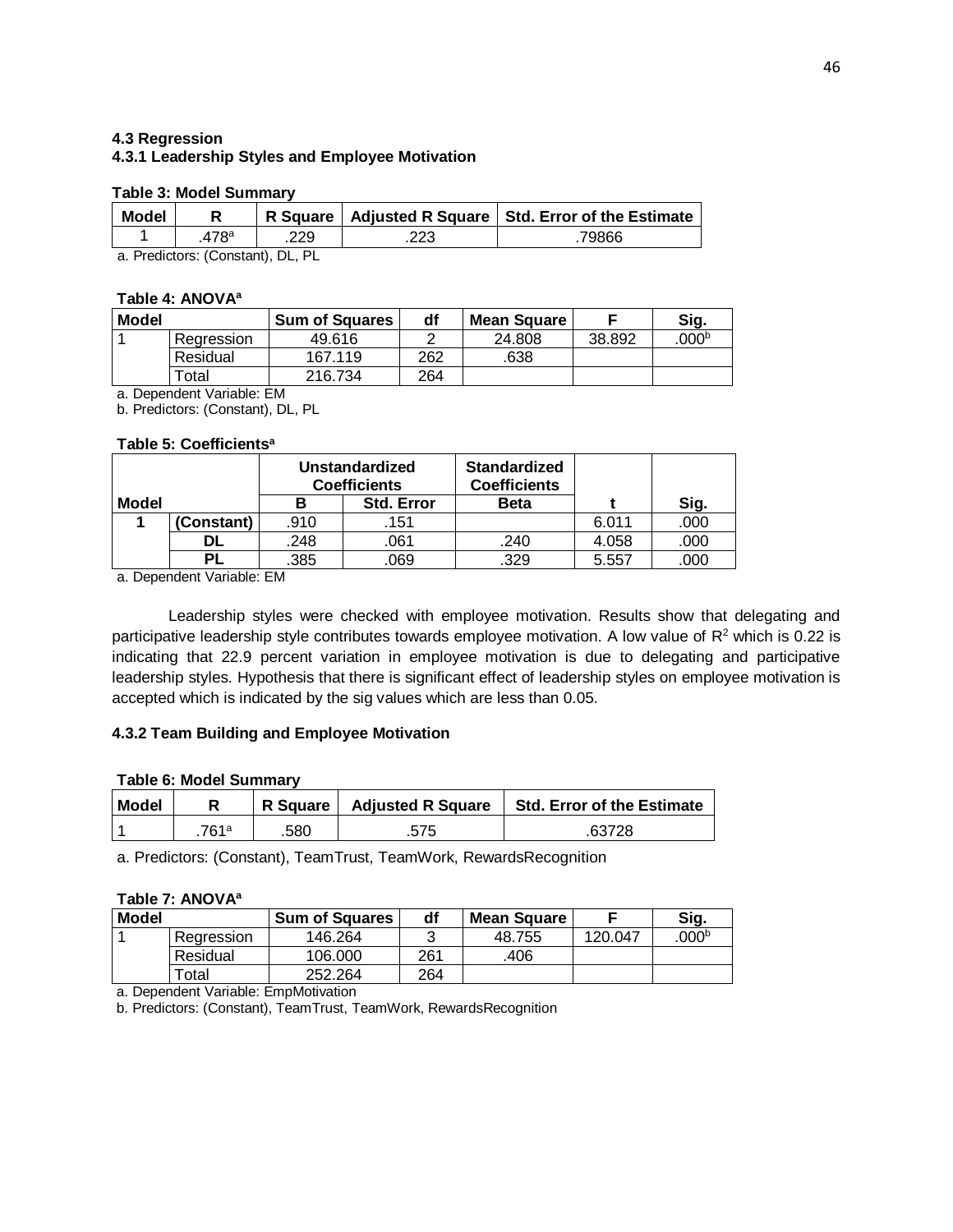## **Table 8: Coefficients<sup>a</sup>**

|                   | <b>Unstandardized</b><br><b>Coefficients</b> |                   | <b>Standardized</b><br><b>Coefficients</b> |        |      |
|-------------------|----------------------------------------------|-------------------|--------------------------------------------|--------|------|
| Model             |                                              | <b>Std. Error</b> | <b>Beta</b>                                |        | Sig. |
| Constant)         | $-102$                                       | .131              |                                            | $-781$ | .436 |
| TeamTrust         | .113                                         | .050              | .097                                       | 2.275  | .024 |
| TeamWork          | .658                                         | .048              | .610                                       | 13.656 | .000 |
| RewardRecognition | .268                                         | .058              | .213                                       | 4.632  | .000 |

a. Dependent Variable: EmpMotivation

 Teambuilding constructs were checked with employee motivation. Results show that teambuilding contribute towards employee motivation. A moderate value of  $R<sup>2</sup>$  which is 0.58 is indicating that 58 percent variation in employee motivation is due to teambuilding constructs; team trust, team work and rewards & recognition. Hypothesis that there is significant effect of teambuilding on employee motivation is accepted which is indicated by the sig values which are less than 0.05.

## **4.3.3 Leadership and Teambuilding on Employee Motivation**

#### **Table 9: Model Summary**

| Model |      |      |      | R Square   Adjusted R Square   Std. Error of the Estimate |
|-------|------|------|------|-----------------------------------------------------------|
|       | 738ª | .545 | .542 | 66170                                                     |

a. Predictors: (Constant), Leadershipstyle, Teambuilding

#### **Table 10: ANOVA<sup>a</sup>**

| Model      | <b>Sum of Squares</b> | df  | <b>Mean Square</b> |         | Sig.             |
|------------|-----------------------|-----|--------------------|---------|------------------|
| Regression | 137.549               |     | 68.775             | 157.076 | 000 <sup>b</sup> |
| Residual   | 114.715               | 262 | .438               |         |                  |
| Total      | 252.264               | 264 |                    |         |                  |

a. Dependent Variable: EmpMotivation

b. Predictors: (Constant), Leadershipstyle, Teambuilding

#### **Table 11: Coefficients<sup>a</sup>**

|       |                 | Unstandardized<br><b>Coefficients</b> |                   | <b>Standardized</b><br><b>Coefficients</b> |        |      |
|-------|-----------------|---------------------------------------|-------------------|--------------------------------------------|--------|------|
| Model |                 | В                                     | <b>Std. Error</b> | <b>Beta</b>                                |        | Sig. |
|       | Constant)       | .101                                  | 128               |                                            | .787   | .432 |
|       | Leadershipstyle | .173                                  | .050              | .149                                       | 3.462  | .001 |
|       | Teambuilding    | 742                                   | .046              | .688                                       | 15.996 | .000 |

a. Dependent Variable: EmpMotivation

 Leadership style and teambuilding contribute towards effectively overcoming the obstacles from the model summary, a moderate value of  $R<sup>2</sup>$  which is 0.545 is indicating that 54 percent variation in employee motivation is due to leadership style and teambuilding. Hypotheses that there is significant effect of leadership style and teambuilding on employee motivation are accepted which is indicated by the sig values which are less than 0.05.

 The regression results show the importance of leadership styles. For effectiveness of team building it is necessary that all participants must actively participate in every activity. If at the time of team building some rule may be set, that may ensure the participation of all team members which ultimately leads towards success of organization and effectiveness of its aims. More over every team member will be aware of what is expected from him as a team member. The guidelines and policies educate the employee how to interact with each other to ensure the successful execution of the process.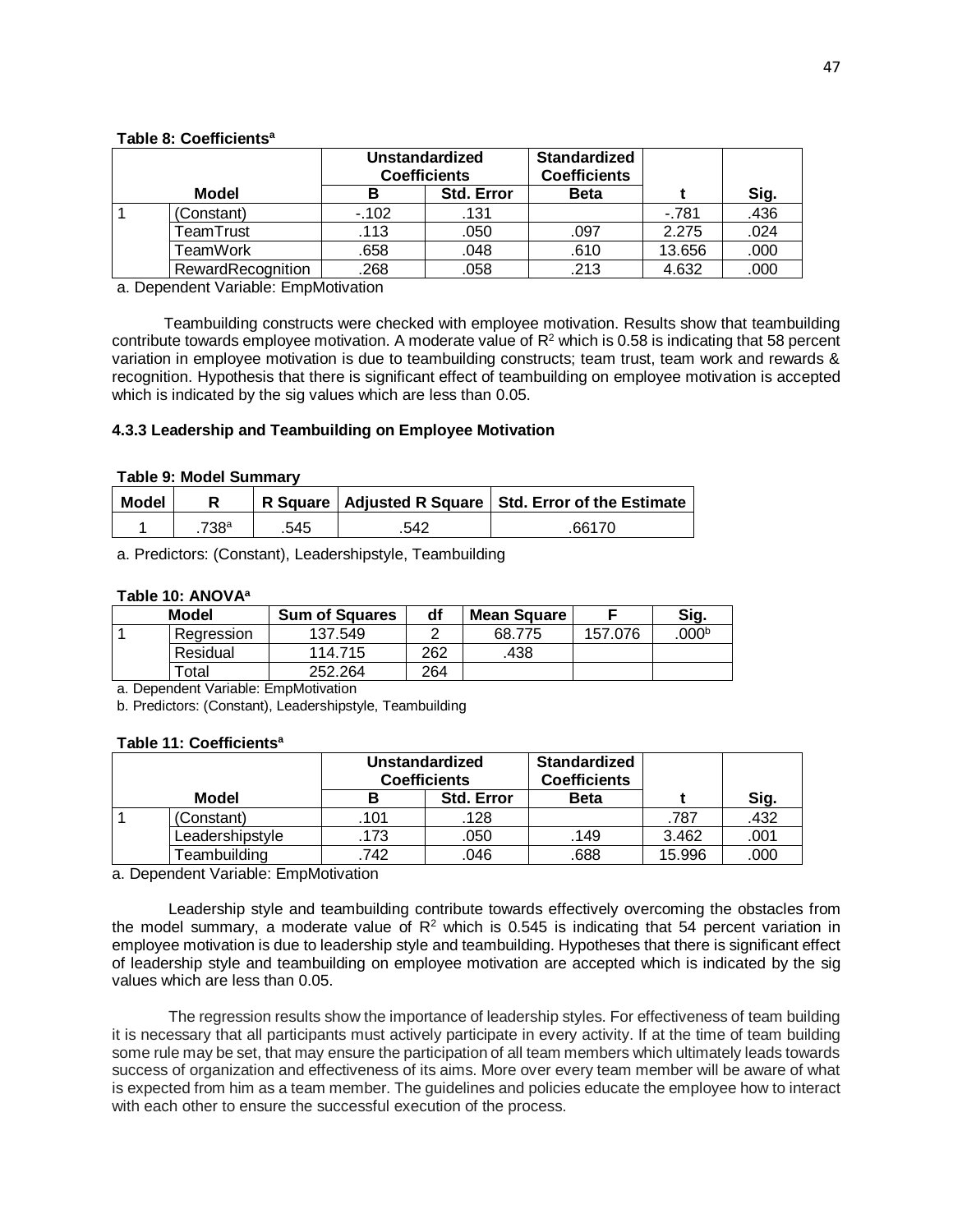Moreover, if the team building process is based on series of sessions, then all members of team must attend all sessions. Element of respect must be given to each member of team by other members during all the processes of team building. If it deems necessary, then it must be conveyed and taught to each member of team how to respect each other. Define the roles and task of each group and team members to make sure that all members are same folio of the process. Importance of team building cannot be overruled. It is important and effective instrument to motivate the employees within the inter-department of an organization. In case of man power shortage team work is the key to success for enhancement of organizational productivity. The participation of all employees should base on collective mental process and approach rather based on individualism. The process of building an effective team must be initiated with the objective that efforts for the purpose of team building should be in line with the organizational objectives.

 It is also found that employee motivation in the form of intrinsic and extrinsic motivation exit in the organization to stimulate employees. The results are consistent with the findings of Ambrose & Kulik (1999) and (Reinholt, 2006).

 The regression results of teambuilding and employee motivation shows that the level of motivation of employees increases only if employees work in teams, when they trust team members and get rewards and recognition. If we convinced the employees that they consider the work as an activity will not only enhance the effectiveness of team building but also increase the organizational productivity. The process of team building has many phases, however the understanding and management of all the phases give confidence and motivation to the managers as well. The executions of all the processes after the better understanding will also boosts the employee's moral. While planning to build an effective team the clarity of the organizational objective and selection of team members is very important role in this regard. It is also important to mention that as much as the employees are empowered their level of motivation will enhance. Moreover, employees can also be motivated without empowerment if there are good leadership qualities, skills and abilities are available in Leaders. If the employees are empowered, they will own the organization and that is the one of the reasons of enhancement of motivational level of employees which ultimately enhanced the organizational productivity.

#### **5. Conclusion**

 Those people who are motivated they have very positive outlook and they feel upright for what they are performing. They invest their time while having the motivation that they worked for something that real have some worth. In short, the motivated people enjoy their job on their workplace and give outstanding performance as compare to less motivated people. All effective leadership has a desire that their company must be occupied and filled by those people with this state of mind. That is the reasons that leader consider it vital and being a leader or manager, they want that their team must have the feeling of motivation. However, it is very complicated and difficult process very easier said than actually done. Team, whose members are united and aligned with its purpose, feel a challenge in their task, have a strong sense of companionship, feel responsibility for the organization outcome, and have the knowledge growth as a team and in their personal lives, will tend to sustain motivation over the long haul.

 From the results, it has been analyzed that, within the state-owned petroleum corporation, team building and leadership do impact the motivation level of work place. However, from the results of linear regression, it has been analyzed that it is difficult to say effective leadership and teambuilding will eliminate the troubles and difficulties at times. Also, it cannot be said with surety that, the team building and leadership can improve the workplace outcome. Additionally, it remains uncertain within the organization that, leadership can impact on work related outcomes, clarity of goals and reducing obstacles. Also, it has been analysed that string team building have significant impact on motivation level. It can be said that at the current stage certain changes are necessary to be incorporated in system. It is also the responsibility and team member if he does not feel longer a member of team, he must quite the team in order to fulfil their desired need in their own time and continue in same fashion. It can be suggested and concluded that as much as if it is possible that sustain the level of motivation indefinitely. The factor discuss in above will definitely provide the best possible working environment to the team members with enhanced motivation resultantly increase the organizations productivity.